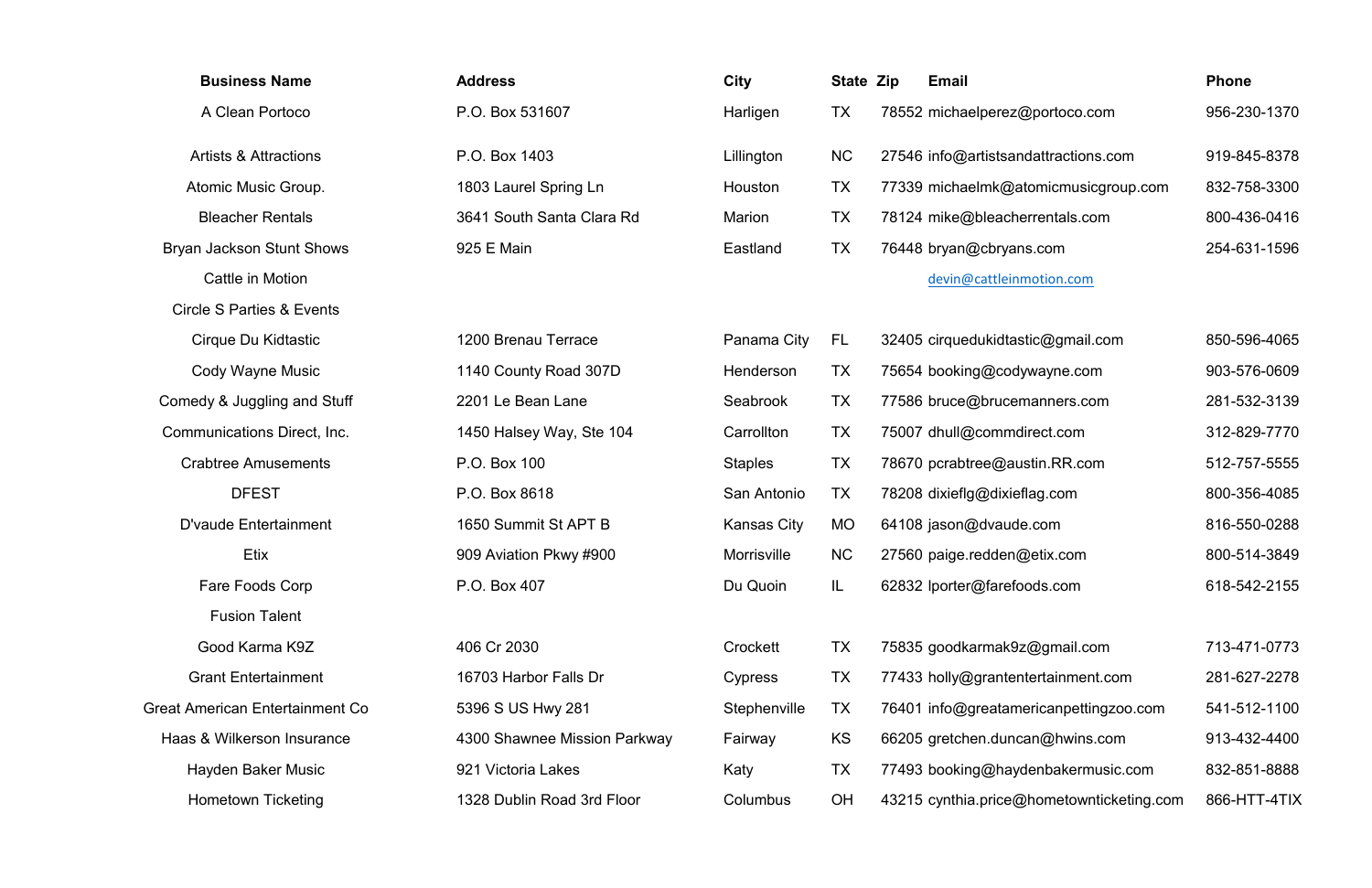| <b>Honey Bucket Portable Sanitation</b>             | P.O. Box 1250                 | <b>San Marcos</b>  | <b>TX</b> | 78666 JimmySmith@HoneyBucket.com     | 737-344-1582 |
|-----------------------------------------------------|-------------------------------|--------------------|-----------|--------------------------------------|--------------|
| <b>HorseHead Records</b>                            | 13131 County Road 201         | Plantersville      | <b>TX</b> | 77363 horseheadrecords@gmail.com     | 936-870-7946 |
| <b>Hypnotist Tina Marie</b>                         | 7312 Dolphine Crest Ave       | Las Vegas          | <b>NV</b> | 89129 tinamarie@funhypnotist.com     | 713-446-5477 |
| <b>Irresponsibly Drawn</b>                          | 889 Melrose Ave               | Chula Vista        | CA        | 91911 the.jen.hodge@gmail.com        | 619-651-5515 |
| J International Management & Robocars Entertainment | P.O. Box 940592               | Maitland           | FL        | 32794 jane@robocarsentertainment.com | 352-702-7727 |
| <b>Ken-Ran Productions</b>                          | 2505 Scenic View ct           | Granbury           | <b>TX</b> | 76048 brooks@kenran.com              | 817-573-6100 |
| Lagniappe Productions                               | 120 E. Hill St.               | Keller             | <b>TX</b> | 76248 chris@lagniappeproductions.com | 817-337-1882 |
| Lanky's Corner                                      | 3738 Pope Drive               | Corpus Christi     | TX        | 78411 info@clownone.com              | 361-852-5696 |
| Leapfrog Entertainment                              | P. O. Box 686                 | Edmonds            | <b>WA</b> | 98020 rob@leapfrog-entertainment.com | 425-774-4098 |
| Linda Brown                                         |                               |                    |           | linda@lindabrownandassociates.com    |              |
| <b>Music for Fairs</b>                              |                               |                    |           | wharris303@gmail.com                 |              |
| <b>Music Legends Live</b>                           | 10929 Hastings Lane           | Powell             | OH        | 43065 john@musiclegendslive.com      | 614-257-8107 |
| <b>NASA Searchlight Company</b>                     | 616 Isom Road                 | San Antonio        | <b>TX</b> | 78216 jerry@nasasearchlights.com     | 210-979-6272 |
| <b>Noah's Way Exotics</b>                           |                               |                    |           | colereeves01@yahoo.com               |              |
| Paul Bunyan Lumberjack Show                         |                               |                    |           | pbls@lumberjackent.com               |              |
| <b>Priefert Complex Designs</b>                     | P.O. Box 1540                 | Mt. Pleasant       | <b>TX</b> | 75456 gcalvert@priefert.com          | 903-563-9951 |
| Red 11                                              |                               |                    |           | geoff@red11music.com                 |              |
| <b>Ride Hard Entertainment</b>                      | 769 N 4380 Rd Box 1601        | Fort Towson        | OK        | 74735 frank.t.rendon@gmail.com       | 503-970-1913 |
| <b>Robert Smith Presents, LLC</b>                   | P.O. Box 65122                | Albuquerque        | <b>NM</b> | 87193 Admin@robertsmithpresents.com  | 505-750-8190 |
| <b>Rorring Entertainment, LLC</b>                   | 14121 Rorring Rd              | Winfield           | KS        | 67156 rorringentertainment@mac.com   | 620-262-6522 |
| Saffire                                             | 248 Addie Roy Road, Ste B 106 | Austin             | <b>TX</b> | 78746 grace@saffire.com              | 512.430.1123 |
| Shawnee LED & Signs                                 | 3916 N Potsdan Ave #2040      | <b>Sioux Falls</b> | <b>SD</b> | 57104 bill1@shawneeservices.com      | 618-987-2006 |
| ShenaniGuns Comedy Shows, Inc.                      | P.O. Box 121207               | Arlington          | <b>TX</b> | 76012 ron@shenaniguns.com            | 817-239-4587 |
| <b>Superior Trophies and Buckles</b>                | 6909 Jensen Dr                | Houston            | <b>TX</b> | 77093 cooper@superiortrophies.net    | 281-689-5677 |